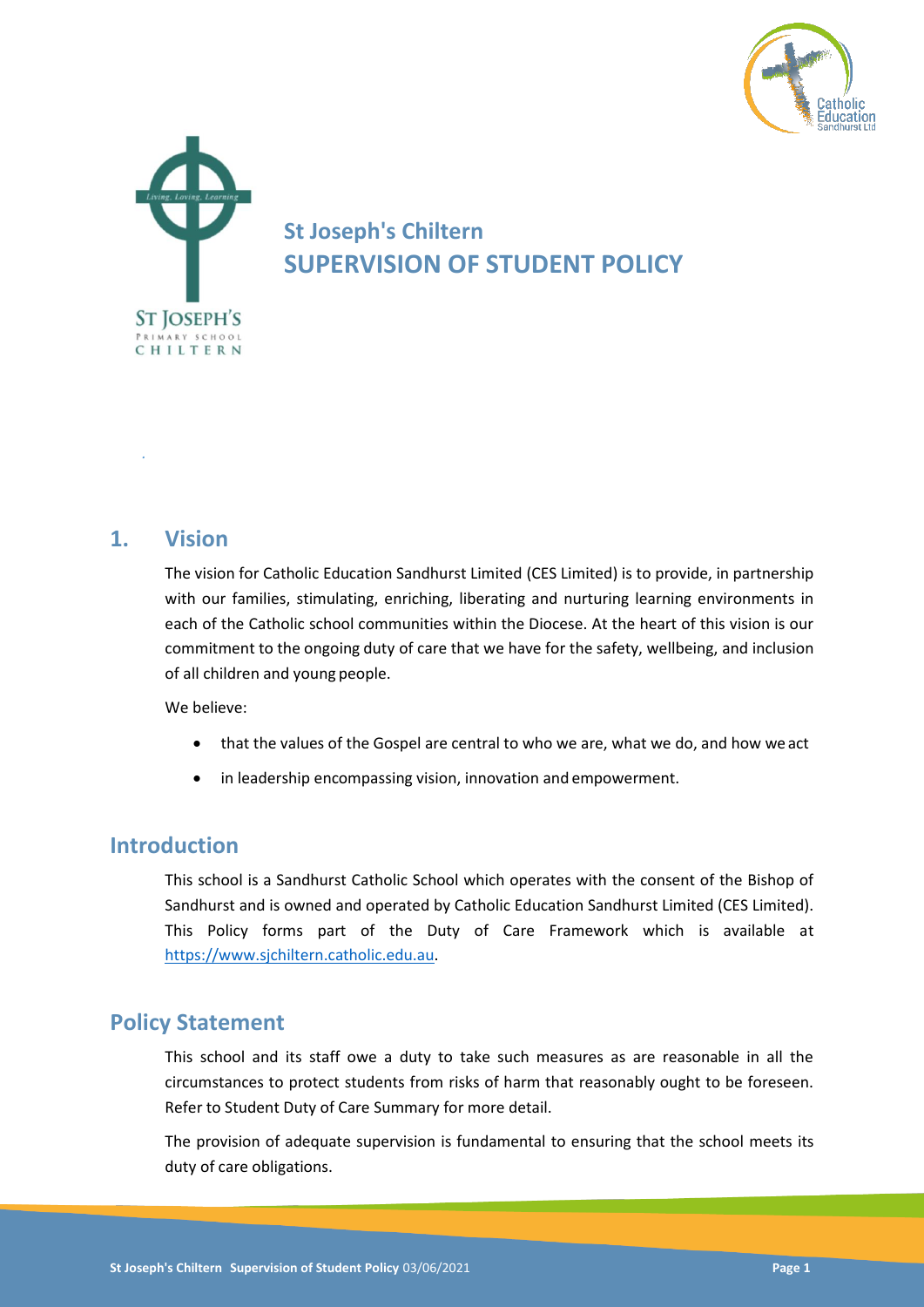This school is committed to providing a safe environment for all our students when they are in the care of the school.

It is our policy that:

Supervision is provided to students having consideration to the degree of care needed for the protection of students and having regard to:

- their age, skill and experience
- any physical and/or intellectual impairments
- existing medical conditions
- known behavioural characteristics
- the nature of activities being undertaken and hazards.

Supervising staff receive first aid training and adequate first aid facilities are available having regard to the nature of the activities being undertaken (refer to Health & First Aid Policy)

Accidents and incidents are promptly dealt with through appropriate treatment and/or intervention

Material accidents and incidents are recorded and corrective action implemented where required (refer to policies relating to reporting of safety hazards and capturing records of student injuries).

The school has developed the following guidelines with respect to supervision.

#### **3.1 Classrooms**

Teachers are responsible for the supervision of their students in their classrooms and in particular should be vigilant to ensure:

- adequate age appropriate supervision having regard to the nature of the activities being undertaken
- proper use of any plant and equipment
- proper handling of any hazardous substances
- proper use of relevant protective equipment.

#### **3.2 Playground Supervision**

Playgrounds are supervised by staff immediately before and after school, during recess and lunch. Refer to our Supervision & Inspection – Playground policy.

#### **3.3 Before & After School Supervision**

Whilst the school is committed to ensuring student safety it requires and expects parental co- operation in managing safety issues immediately before and immediately afterschool.